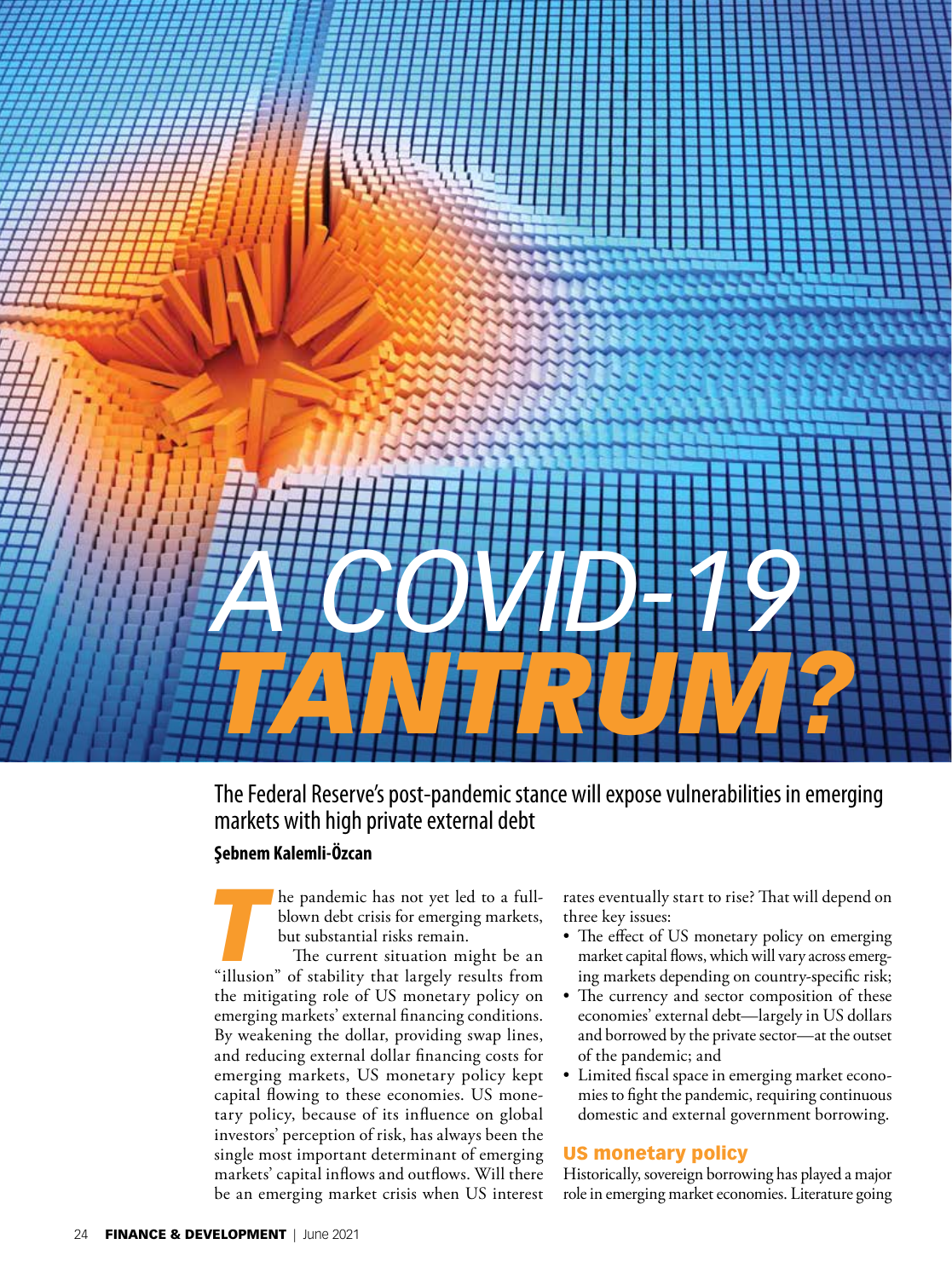back to the 1980s has argued that the difference in interest rates between US Treasury securities and emerging market government bonds affects demand for emerging market debt. More recently, this tight link has begun to weaken.

Chart 1 shows a much lower correlation since the global financial crisis between capital flows and policy interest rate differentials, which directly affect short-term government bond rates. This is because private capital flows, such as cross-border bank flows and corporate loans and bonds, have become a much more significant component of emerging markets' total external borrowing since the early 2000s. Private capital flows are more likely to be affected by private investors' perceptions of risk for a particular emerging market economy than by government bond interest rate differentials. Of course, public flows can also be sensitive to global risk perception, especially if they are in local currency. Thus, US policy affects both private and public capital flows in and out of emerging markets. Note that these flows can also go in opposite directions: public flows could come into emerging markets and private flows could go out, if US policy rates go down and global risk sentiment goes up.

Unprecedented action by the Federal Reserve led to a comeback of the initial \$100 billion in outflows of public and private portfolio holdings (securities such as stocks and bonds) that had left emerging markets between January and May 2020. The Fed's action not only lowered borrowing costs for emerging markets, but it also helped to ease global risk aversion, which in turn encouraged private sector capital flows into emerging markets during the second half of 2020, with a lower risk premium on such investments. There was also heterogeneity in capital flows across emerging markets depending on how they handled the pandemic (Çakmaklı and others 2020; IMF April 2020). This heterogeneity was not surprising, as we knew from the previous episodes of US monetary policy changes (Kalemli-Özcan 2019). The responses of emerging markets to the Federal Reserve's policy stance vary according to country-specific risk, which is directly affected by their handling of the pandemic.

This is all good news, but since we lack real-time balance of payments data to track *total* capital flows, we might get an incomplete picture about potential capital flow responses to COVID-19 and to US monetary policy from figures that cover only portfolio



Note: Policy rate differentials are in logs and vis-à-vis the United States. Capital flows are normalized by GDP and plotted as three-quarter moving averages. All variables are averaged across countries on a given date. Quarterly observations are from 46 emerging market economies.

flows out of emerging markets—\$70 billion in portfolio equity and \$30 billion in portfolio debt (IMF April 2020). Knowing what types of capital flows were most drained during previous emerging market crises and the composition of the stock of external debt in emerging market economies at the outset of the pandemic will deliver a fuller understanding of emerging markets' remaining vulnerabilities to possible future capital outflows under changing global conditions.

#### Currencies and sectors

Kalemli, 4/29

Chart 1

So what was the currency and sector composition of emerging market debt at the end of 2019, just before the pandemic? While portfolio debt, composed of emerging market government and corporate borrowing in bonds, constitutes a significant portion of their external debt, cross-border bank loans are equally important. Yet these loans are not included under portfolio flows. In emerging markets, a disproportionate share of external liabilities (65 percent) is in portfolio debt (bonds) and other investment debt (loans), in about equal amounts. Portfolio equity and foreign direct investment constitute the remaining 35 percent. Sovereigns account for over 60 percent of the portfolio debt, whereas banks and corporate loans together account for 80 percent of other investment debt (Avdjiev and others 2020). Although sovereigns can borrow externally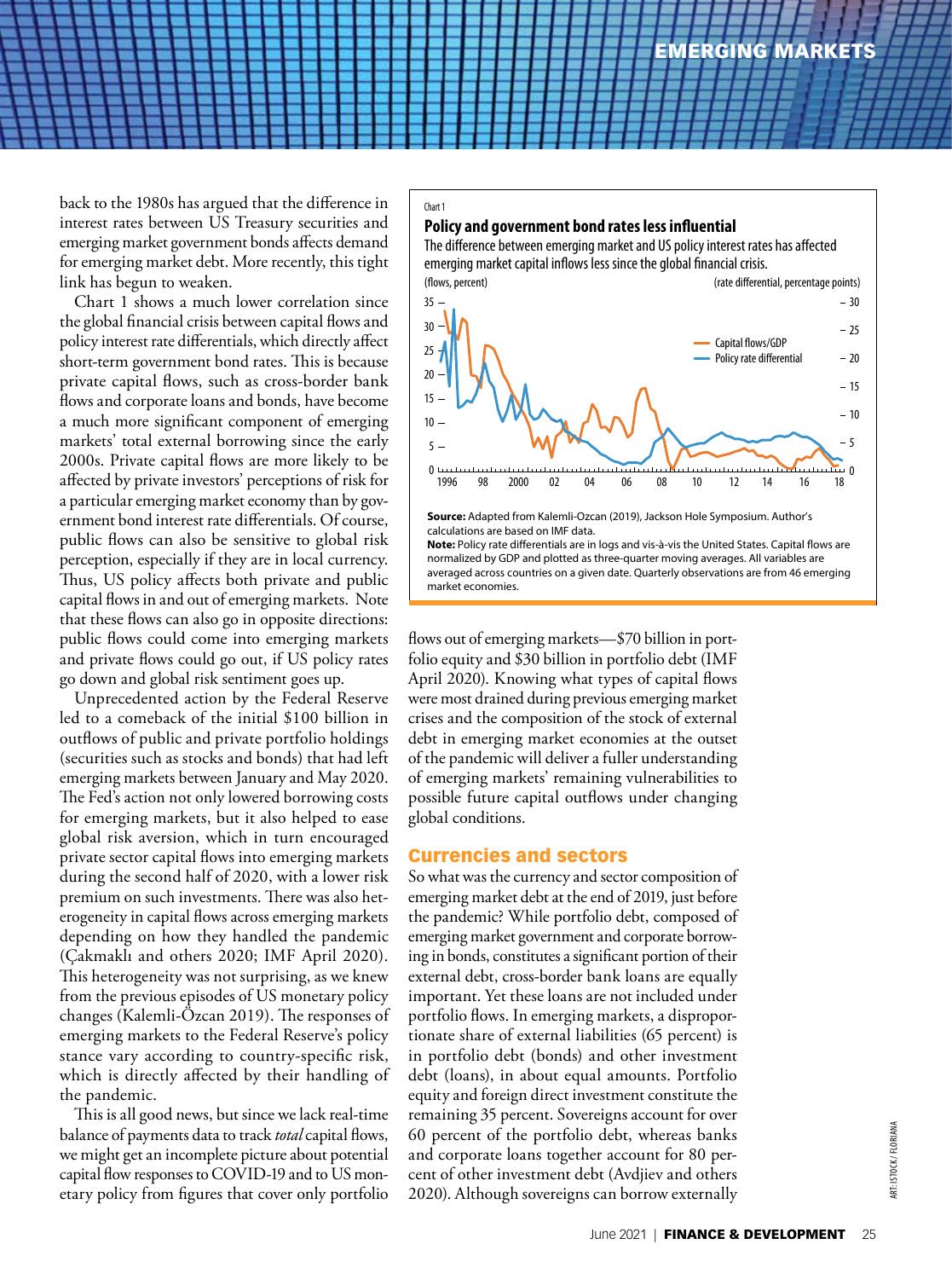via local currency bonds, most cross-border bank and corporate bonds and loans are in US dollars.

It is important to know which borrowing sector and what type of asset class lost the most foreign capital during previous emerging market crises, such as the 2008 global financial crisis and the 2013 "taper tantrum," when US Treasury yields surged on speculation that the Federal Reserve would slow, or "taper," its purchases of financial assets to boost the economy. During those episodes, the largest capital outflows from emerging markets were cross-border bank loans, followed by cross-border corporate loans and corporate bonds, as shown in Chart 2.

on in the pandemic. As for the \$70 billion that The 2008 and 2013 episodes show that what we witnessed in terms of capital outflows from emerging markets at the beginning of the pandemic in March–May 2020 actually could have been worse. During the financial crisis and taper tantrum episodes, outflows focusing on total debt of the private sector—as opposed to portfolio debt alone—were understandably much larger than the \$30 billion in portfolio debt outflows early left portfolio equity, this was not surprising since this is the riskiest emerging market asset class and COVID-19 was the biggest shock since the global financial crisis in terms of investor flight from risk.

> Banking and corporate debt flows for emerging markets stayed intact in 2020, unlike during the

global financial crisis and the taper tantrum, thanks to fast, clear, and unprecedented action by the Federal Reserve. US monetary policy is the key determinant of emerging market private sector flows, which are in dollars and borrowed from private creditors, and sensitive to the risk appetite of global investors.

#### Fiscal policy

Will we witness another taper tantrum event, with capital fleeing emerging markets once US policy rates rise as the US economy strengthens? The answer depends on country-specific risk, which is not only a function of classic vulnerabilities, such as high external debt, high domestic private sector foreign currency debt, and inflation, but also emerging markets' policy response to COVID-19. So far, emerging markets, like advanced economies, have adopted a fiscal/monetary policy mix. As we know from emerging markets' own histories, fiscal policy has a specific role in the nexus of external debt, domestic debt, and inflation.

Emerging market governments must fight the pandemic domestically, and their private sectors must roll over their external foreign currency debt. This means that these governments need to raise financing both domestically and externally, not only to fund the fight against the pandemic but also to prepare for possible private sector defaults leading to government-financed bailouts. However, these countries' governments have limited fiscal space.



#### **Past capital outflows**



Bank loans represented the largest capital outflows from emerging markets during the 2008–09 global financial crisis and the 2013 "taper tantrum."